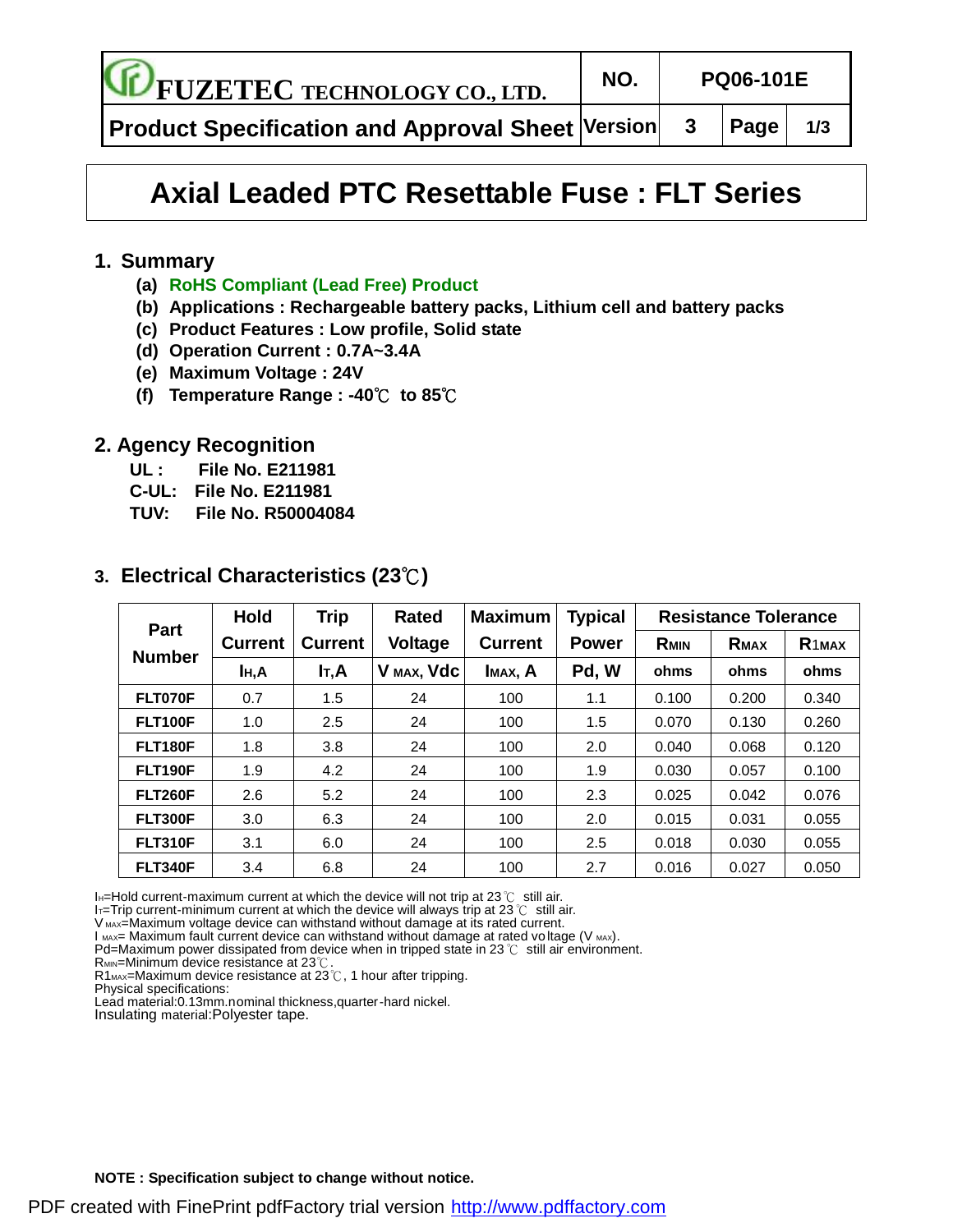| <b>FUZETEC TECHNOLOGY CO., LTD.</b>                | NO. | <b>PQ06-101E</b> |     |  |  |
|----------------------------------------------------|-----|------------------|-----|--|--|
| Product Specification and Approval Sheet Version 3 |     | $ $ Page $ $     | 2/3 |  |  |

# **4. Production Dimensions (millimeter)**



| Part           | A    |            | B    |            | C   |            | D   |            | F   |            |
|----------------|------|------------|------|------------|-----|------------|-----|------------|-----|------------|
| <b>Number</b>  | Min  | <b>Max</b> | Min  | <b>Max</b> | Min | <b>Max</b> | Min | <b>Max</b> | Min | <b>Max</b> |
| FLT070F        | 19.9 | 22.1       | 4.9  | 5.2        | 0.7 | 1.2        | 5.5 | 7.5        | 3.9 | 4.1        |
| <b>FLT100F</b> | 20.9 | 23.1       | 4.9  | 5.2        | 0.6 | 1.0        | 4.1 | 5.5        | 3.9 | 4.1        |
| <b>FLT180F</b> | 24.0 | 26.0       | 4.9  | 5.2        | 0.6 | 1.0        | 4.1 | 5.5        | 3.9 | 4.1        |
| <b>FLT190F</b> | 21.3 | 23.4       | 10.2 | 11.0       | 0.5 | 1.1        | 5.0 | 7.6        | 4.8 | 5.4        |
| <b>FLT260F</b> | 24.0 | 26.0       | 10.8 | 11.9       | 0.6 | 1.0        | 5.0 | 7.0        | 5.9 | 6.1        |
| <b>FLT300F</b> | 28.4 | 31.8       | 13.0 | 13.5       | 0.5 | 1.1        | 6.3 | 8.9        | 6.0 | 6.6        |
| <b>FLT310F</b> | 24.0 | 26.0       | 14.8 | 15.9       | 0.6 | 1.0        | 5.0 | 7.0        | 5.9 | 6.1        |
| <b>FLT340F</b> | 24.0 | 26.0       | 14.8 | 15.9       | 0.6 | 1.0        | 4.0 | 5.0        | 5.9 | 6.1        |

# **5. Thermal Derating Curve**



**NOTE : Specification subject to change without notice.**

PDF created with FinePrint pdfFactory trial version <http://www.pdffactory.com>